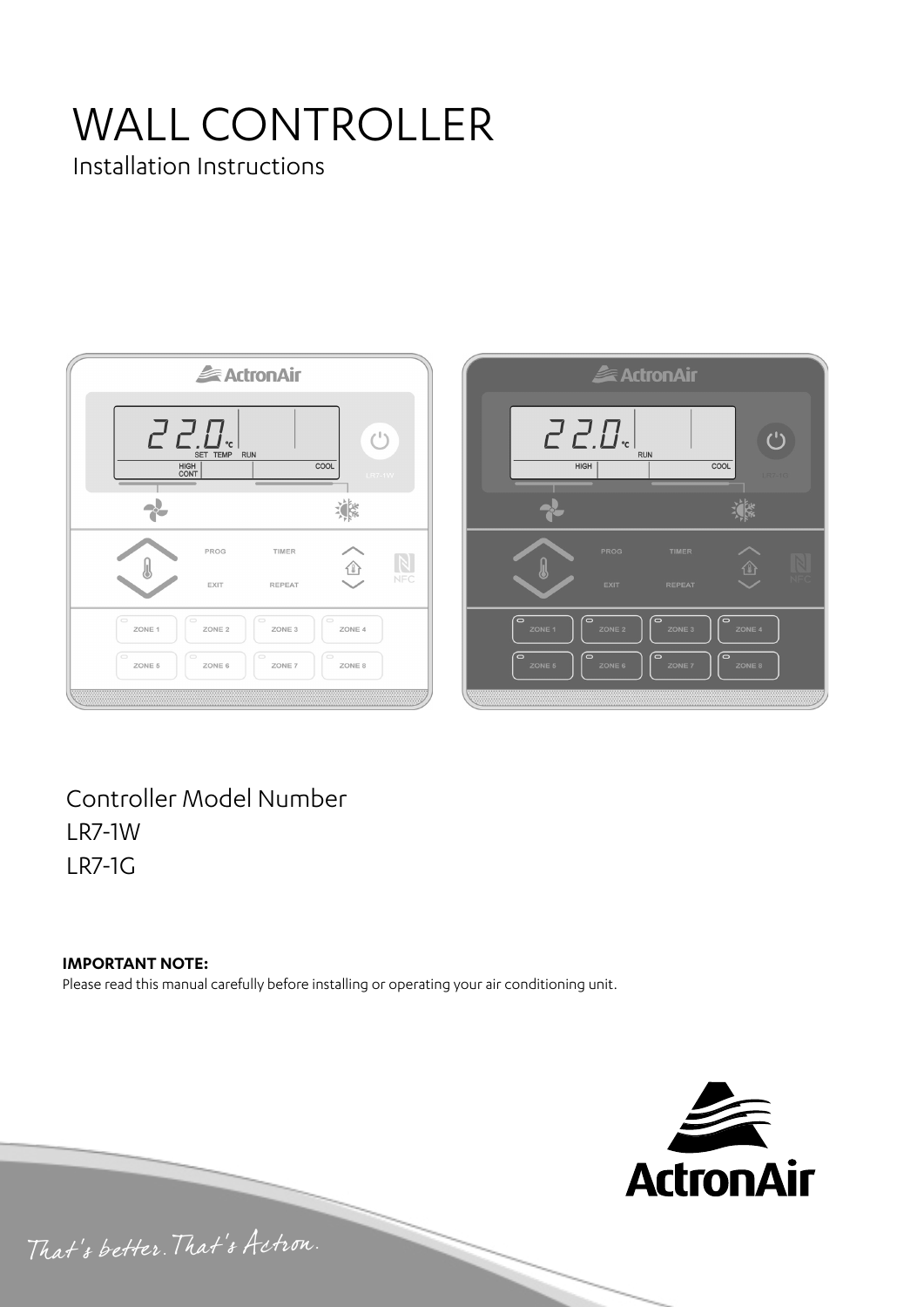# **Table of Contents**

# **01. Safety Precautions**

- 1. Read all instructions in this manual before operating the air conditioning unit. Failure to do so may result in damage to the unit and void your warranty.
- 2. Turn off the power supply to the unit and follow necessary LOCK-OUT/TAG-OUT (LOTO) procedures to ensure that power supply is not re-energised accidentally.
- 3. This control interface is connected to the wall control terminal block on the Indoor board via screwed terminals and Cat5e UTP (AWG24) Data Cable. Ensure that this unit is not installed on voltages other than specified.
- 4. Make sure that the unit installation complies with all relevant council regulations and building code standards. All electrical wiring must be in accordance with current electrical authority regulations and all wiring connections must follow the electrical diagram provided.
- 5. WH&S rules and regulations must be observed and will take precedence during installation process.
- 6. Only use this Control Interface with an ActronAir air conditioner as described in this installation guide.

## **02. Specifications**

- Voltage: 12VDC +/- 10% (LR7 control connects directly to the Indoor board)
- Data: Cat5e UTP (AWG24) Data Cable, Maximum Cable Length up to 100m
- Operating conditions: -10 to 60OC, < 90% RH non-condensing
- Storage conditions: -20 to 70OC, < 90% RH non-condensing

#### **NOTE**

Do not use ActronAir 4 Core Data Cable Part Numbers: 4070-003/AMDC4 or Non-Twisted Pair multi core cable.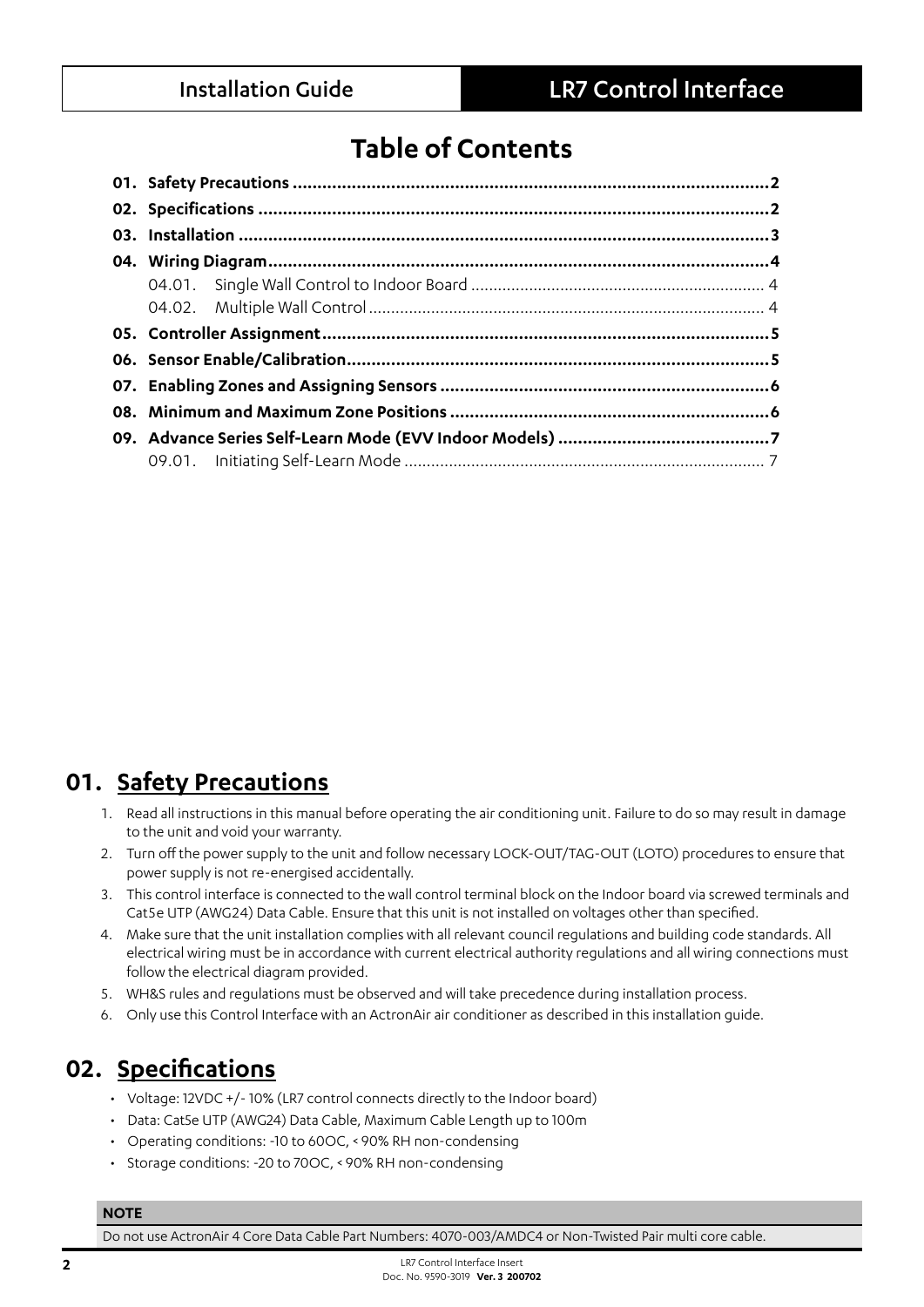# **03. Installation**

#### **1. Remove back cover, as shown in the diagram below**

- Insert and gently twist screwdriver into the slot at the top and the bottom of the Control Interface. Do this procedure alternately between the four slots until the back cover of the control separates.
- Use large enough flat blade screwdriver to fit into the slot in order to avoid damaging the Control Interface.



#### **3. Connect wiring at the back of Control Interface**

• Ensure that all wiring is tightly connected. All wiring must be in accordance with the provided wiring diagram.



CUT OFF AND DO NOT CONNECT GREEN/GREEN-WHITE PAIR



#### **5. Select zone buttons**

- Remove the relevant zone buttons for zone name to be allocated and attach to wall control.
- Ensure the buttons make a 'click' sound when attached to the PCB casing.





#### **2. Mount back cover to the wall**

- Mount the back cover to the wall with screws (not supplied) via screw holes. If required, the use of a plasterboard mounting bracket (not supplied) is recommended to mount the back cover to the wall. • Ensure that the Control Interface back cover is aligned
	- and leveled on the wall before tightening the screws.



#### **4. Attach PCB casing to the back cover**

- Attach the PCB casing by aligning with the back cover mounted on the wall.
- Ensure the PCB casing makes a 'click' sound after mounting.



- **6. Attach the front cover, as shown in the diagram below** 
	- After attaching the front cover, check that the Control Interface is aligned and leveled on the wall.

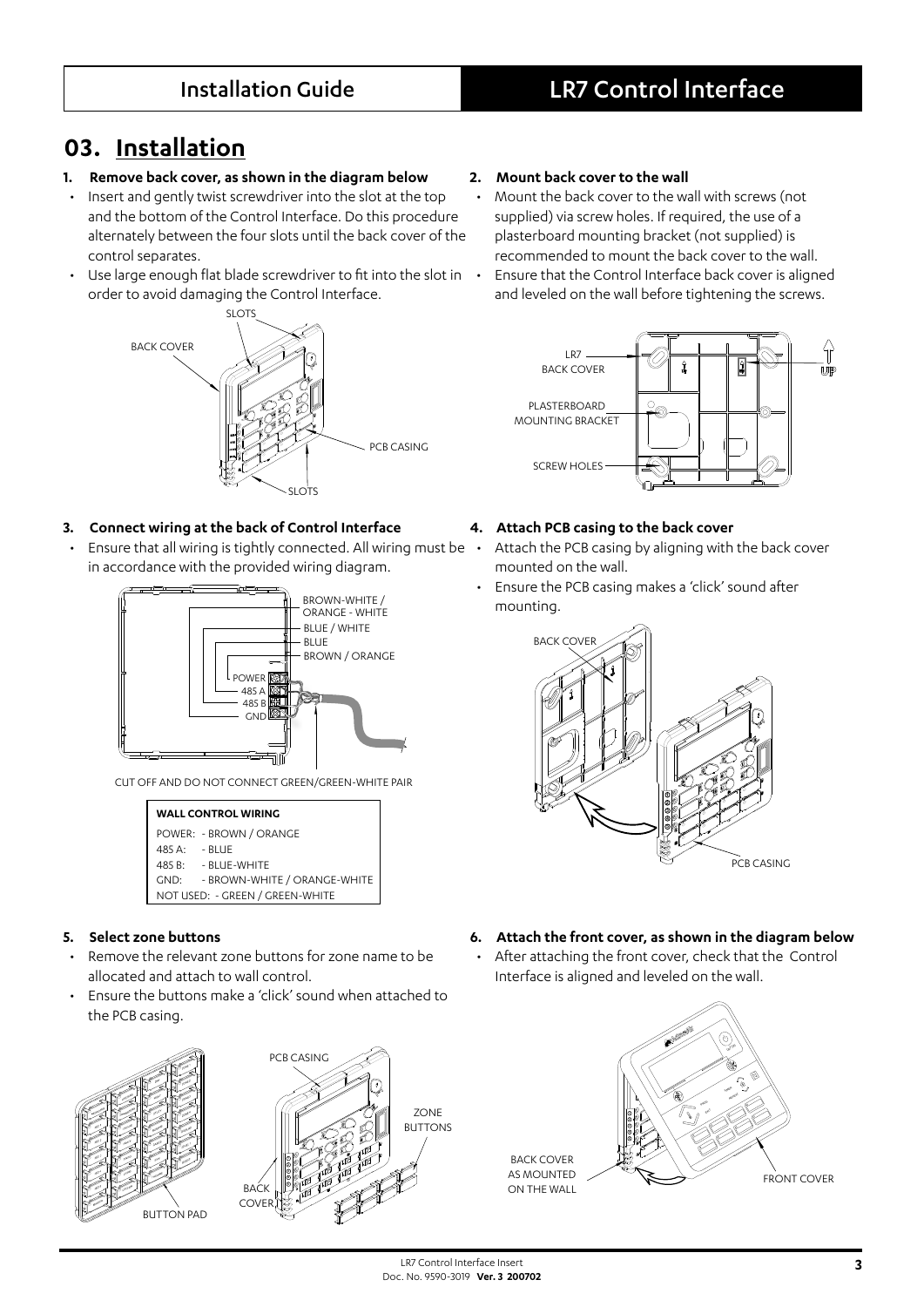### **04. Wiring Diagram**

#### **04.01. Single Wall Control to Indoor Board**



#### **04.02. Multiple Wall Control**





#### **04.02.02. Series Wall Control to Indoor board**



| ltem                                                         | <b>Description</b>                                | Maximum Cable Length |  |  |  |
|--------------------------------------------------------------|---------------------------------------------------|----------------------|--|--|--|
| ID Control Bord to WC-1                                      | Indoor PCB to Wall Controller 1                   | 100 m                |  |  |  |
| ID Control Bord to WC-2,<br>ID Control Bord to WC-3          | Indoor PCB to Wall Controller 3 (last controller) | 75m (Daisy Chain)*   |  |  |  |
| *Maujanum Daisu Chain sanna atisa isun ta 21Mell Canteallaga |                                                   |                      |  |  |  |

\*Maximum Daisy Chain connection is up to 2 Wall Controllers.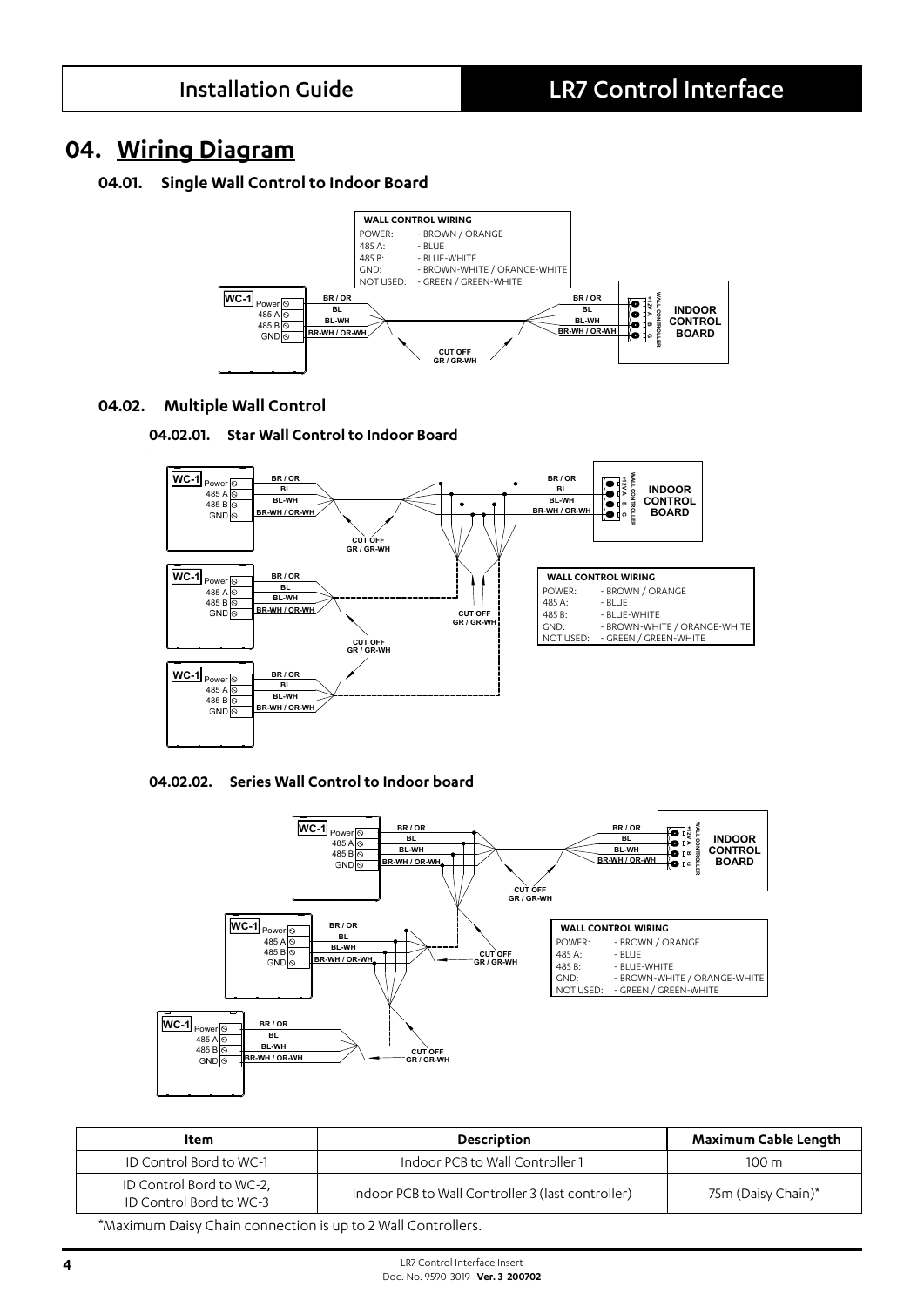## **05. Controller Assignment**

#### **NOTE**

For installations where an LR7 is being installed with a Neo Wall Control, C-1 will always need to be assigned to the Neo Wall Control.

Upon initial start up of the system, all connected LR7 controls (up to 3) will display **C-0**. After 3 seconds, an auto assignment process will take place with the auto-assigned controller ID displayed on the screen **C-1**, **C-2** and **C-3**. The user can change the controller assignment between **C-1** and **C-3** with the  $\textcircled{r}$  or  $\textcircled{r}$  buttons. For the system to function correctly, a **C-1** controller must be present, with each controller requiring a unique controller assignment. The displayed text will remain on the controller until user acknowledges the assignment by pressing the **PROG** button to enter the Home Screen.

Upon subsequent power cycles, all controllers will show their controller ID for 3 seconds before proceeding to the Home Screen.

#### **Manual Controller Assignment**

- 1. Press and hold the **REPEAT** and **TIMER** buttons for 3 seconds then release to enter Service Menu.
- 2. Press the **PROG** button to enter Service Menu 01.
- 3. Press the  $\widehat{\otimes}$  or  $\widehat{\otimes}$  buttons to select the appropriate controller assignment.
- 4. Press the **PROG** button to accept the selection.
- 5. Press the **EXIT** button once to return to Main Screen.

#### **NOTE**

In the case of disconnecting the **C-1** controller from the system, the other LR7 controllers will show an error code (E56 - No main wall controller detected). To troubleshoot this error code:

• Troubleshoot **C-1** LR7 controller - check the wiring & connection of the controller. If E56 is still being displayed on **C-2** and **C-3**, connect a replacement LR7 controller. During its first power on cycle, it will auto assign itself to the vacant address.

## **06. Sensor Enable/Calibration**

- 1. Press and hold the **REPEAT** and **TIMER** buttons for 3 seconds then release to enter Service Menu.
- 2. Press the **button to scroll through to Service Menu 02.**
- 3. Press the **PROG** button to enter Service Menu 02.

#### **NOTE**

The display will toggle between sensor name (**CS1** - Wall Control Sensor 1) and actual temperature reading. By default, all connected sensors are enabled, displayed **ON**, and have a calibration factor of 0. **CS1/CS2/CS3** represent wall controller sensors and **rS** represents remote sensor.

- 4. Press the  $\textcircled{3}$  or  $\textcircled{4}$  buttons to select the appropriate sensor to calibrate or turn **ON** or **OFF**.
- 5. Press the **PROG** button to enter Wall Control Sensor settings.
- 6. Press the  $\textcircled{1}$  or  $\textcircled{1}$  buttons to change the temperature offset of Wall control sensor.

#### **NOTE**

Offset range is ±9, with 0.1 increments per  $\textcircled{r}$  or  $\textcircled{r}$  buttons press. The  $\textcircled{r}$  button may be pressed to enable/disable sensor.

- 7. Press the **PROG** button to accept the changes.
- 8. Repeat steps 4-7 to enable/disable and calibrate all applicable sensors.
- 9. Press the **EXIT** button twice to return to Main Screen.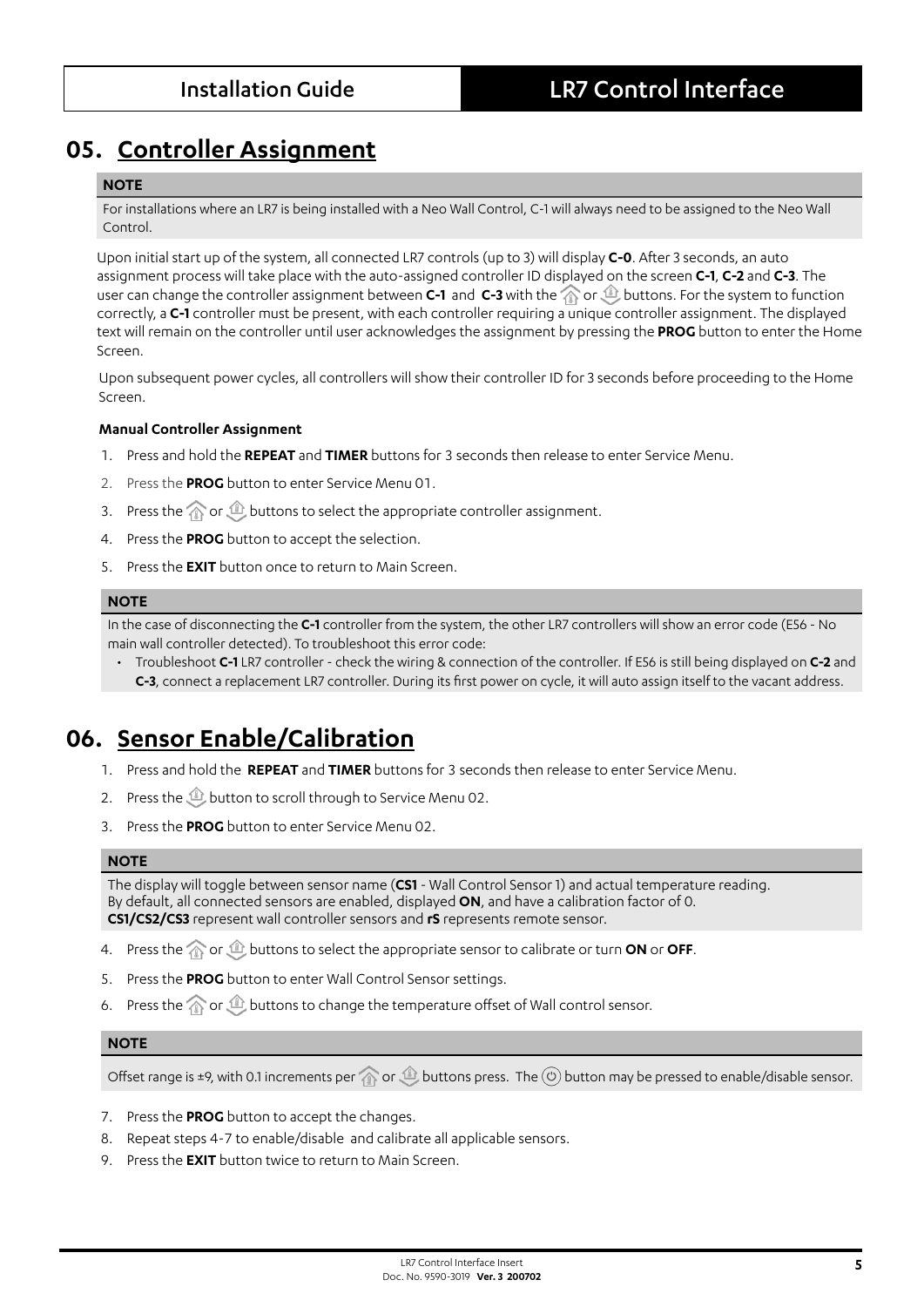# **07. Enabling Zones and Assigning Sensors**

#### **NOTE**

On initial power-up, an automatic zone detection takes place. If zones do not appear on the control upon commissioning, cycling power will enable another automatic zone detection.

- 1. Press and hold the **REPEAT** and **TIMER** buttons for 3 seconds then release to enter Service Menu. Press the button to scroll through to Service Menu 14.
- 2. Press the PROG button to enter Service Menu 14. Press the **or buttons to change the zone you wish to** enable or the required zone button on zone pad. Display will show zone number, enabled **ON** or **OFF** and number of assigned sensors to that zone. Selected zone will also be indicated by the zone's LED on the zone pad.





- 3. Press the PROG button to enter ZONE 1 settings. Press the  $\otimes$  or  $\otimes$  buttons to toggle between ON and OFF. For this example, switch on **ZONE 1**.
- 4. Press the PROG button to assign a sensor to the selected zone. Press the **or all puttons to cycle through** available sensors. For this example, select zone controller sensor **C - 1.**

#### **NOTE**

The sensors are determined by what appears on the display screen.

| <b>Controller Name</b> | <b>Description</b> | <b>Sensor Name</b> | <b>Description</b> |
|------------------------|--------------------|--------------------|--------------------|
| $C-1$                  | Wall Control 1     | R <sub>S1</sub>    | Remote Sensor 1    |
| $C-2$                  | Wall Control 2     | R <sub>S2</sub>    | Remote Sensor 2    |
| $C-3$                  | Wall Control 3     | RS <sub>3</sub>    | Remote Sensor 3    |



- 5. Press the **PROG** button to select a second sensor. By default, the value is **---**,indicating that there is no assigned second sensor. Press the  $\widehat{\wedge}$  or  $\widehat{\Phi}$  buttons to cycle through available sensors. If a second sensor is selected, the zone temperature will be averaged between the two sensors.
- 6. Press the **PROG** button to return to zone selection screen. Repeat steps 3-5 to configure zones. Press the **EXIT** button to return to Main Screen.

# **08. Minimum and Maximum Zone Positions**

- 1. Press and hold the **REPEAT** and **TIMER** buttons for 3 seconds then release to enter Service Menu. Press the button to scroll through to Service Menu 15.
- 2. Press the PROG button to enter Service Menu 15. Press the **or buttons to change zones or press the required** zone button on zone pad. Display will show zone number, enabled **ON** or **OFF** and number of assigned sensors to that zone. Selected zone will also be indicated by the zone's LED on the zone pad.

#### **NOTE**

**ZONE 1** settings appear by default. Detected Zones are **ON** by default.

3. Press the **PROG** button to enter the selected zone's settings. Display will show the zone **OPEN** percentage and **HIGH**. By default this will be 100. Press the  $\textcircled{r}$  or  $\textcircled{r}$  buttons to change value.

#### **NOTE**

**OPEN** and **HIGH** range is 5-100%, with 5% increments per the  $\textcircled{r}$  or  $\textcircled{r}$  buttons press.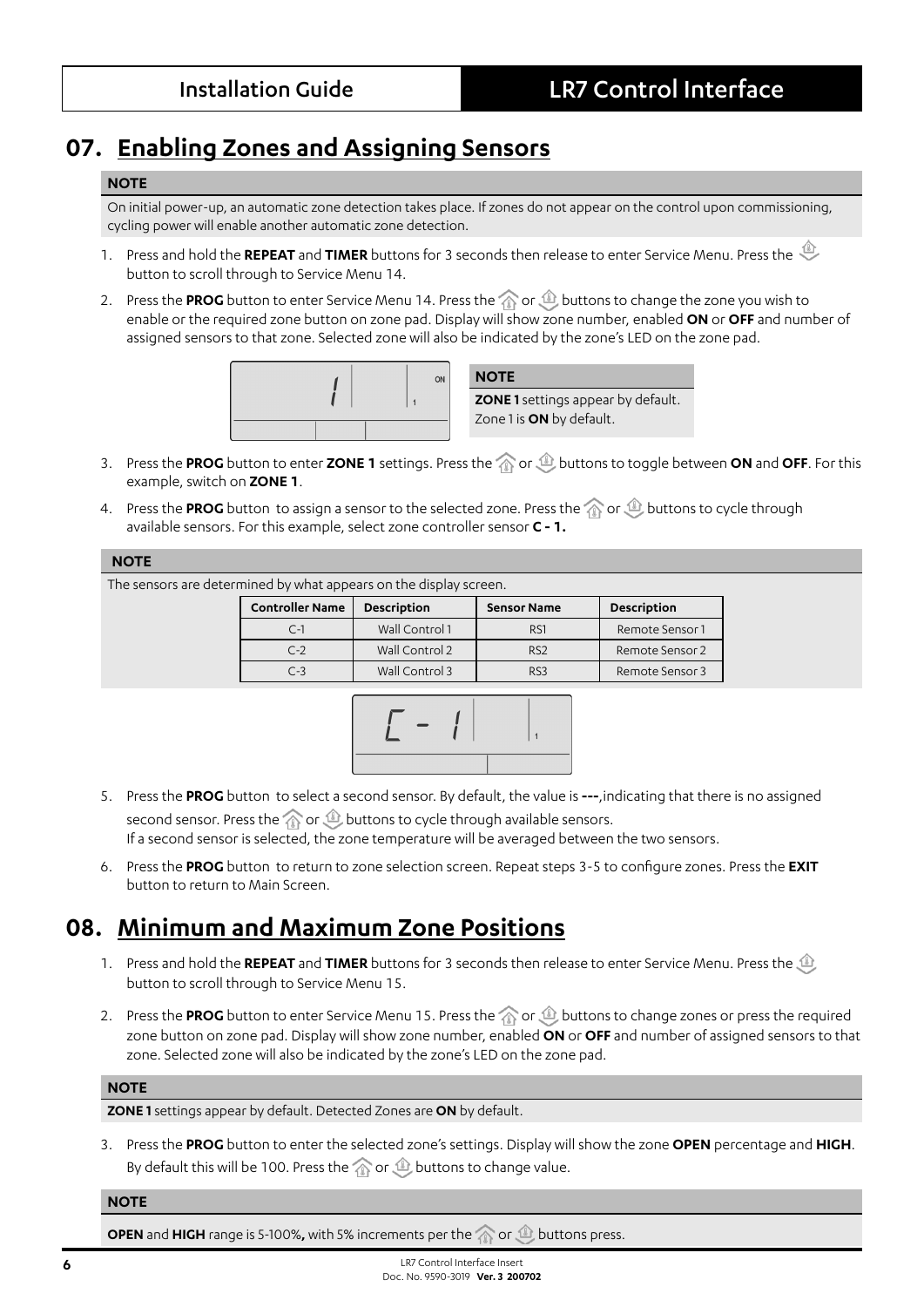4. Press the **PROG** button to accept changes. Display will show the zone **CLOSE** percentage and **LOW**. By default this will be 0. Press the  $\widehat{\otimes}$  or  $\widehat{\otimes}$  buttons to change value.

#### **NOTE**

**CLOSED** and LOW range is 0-45%, with 5% increments per the  $\textcircled{r}$  or  $\textcircled{r}$  buttons press.

5. Press the **PROG** button to accept changes and return to the zone selection screen. Press the **EXIT** button to return to Service Menu.

# **09. Advance Series Self-Learn Mode (EVV Indoor Models)**

- 1. Ensure all connected zones have been detected or enabled.
- 2. Before activating, ensure the following:
	- **•** Return air filter, box and grille are properly installed.
	- **•** All doors or any other restrictions that may obstruct the air path back to the return and grille are open.
	- **•** Adjustable outlets should be in open position and System Air Balance should be complete.

#### **09.01. Initiating Self-Learn Mode**

1. System should be in the OFF MODE before activating self-learn mode.



2. Press and hold the **button and (0)** button for 5 seconds or until the word Lrn appears on the display and release.



- 3. Press the **button** once and release.
- 4. **AUTO** will flash on the controller display during programming of self-learn mode.



#### **NOTES**

• If a self-learn passes **PAS** will display on the wall controller.



• If a self-learn fails, **FAL** will display on the wall controller.



**Note:** Refer to Service Manual for troubleshooting.

- To return to Main Menu, press **EXIT**.
- To cancel Self-learn Mode, press  $\textcircled{c}$  button or **EXIT**.